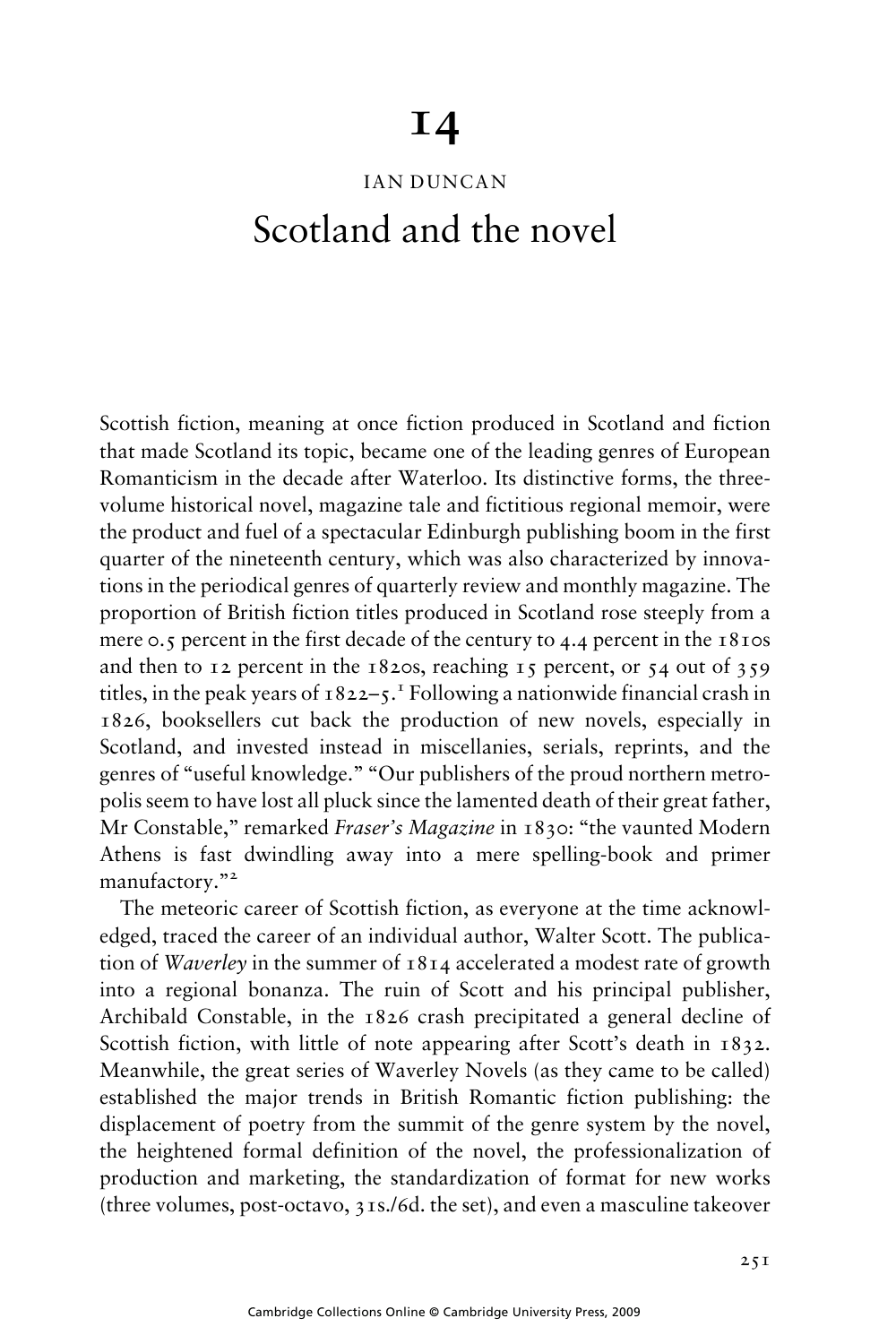of what had hitherto been characterized as a feminine kind of writing.<sup>3</sup> The formal predominance of Scott's novels, shaping as they were shaped by the infrastructures of Regency-era literary production and reception, accompanied the commercial predominance recently analysed by William St Clair. Scott sold more copies of his novels ''than all the other novelists of the time put together."<sup>4</sup> The unprecedented print-runs of new titles such as Rob Roy (1818, 10,000 copies) were followed not just by reprints but by reissues in different formats, culminating in the publishing innovation of Scott's last years, the appearance of all his novels (followed, posthumously, by his other works) in a uniform edition corrected and with new introductions and notes by the author in a series of five-shilling monthly ''small octavo'' volumes, the so-called "Magnum Opus" edition  $(1829-33)$ . "Scott and his partners achieved an ownership of the whole literary production and distribution process from author to reader, controlling or influencing the initial choice of subjects, the writing of the texts, the editing, the publishing, and the printing of the books, the reviewing in the local literary press, [and] the adaptations for the theatre," comments St Clair, with slight hyperbole.<sup>5</sup> "We have been now, for some years, inundated with showers of Scotch novels, thicker than the snow you see falling,'' complains the English narrator of Sarah Green's satire *Scotch Novel Reading* (1824). If the works of the "Great" Unknown'' seemed ubiquitous, their famous author's insistence on formal anonymity gave that ubiquity an uncanny cast, as though commercial massproduction were a kind of haunting. Scott's own preface to The Fortunes of Nigel (1821) stages an encounter with ''the Eidolon, or Representation, of the Author of Waverley'' in the inner labyrinth of Constable's shop: this phantasm, at once weird and humdrum, defends his right to be considered ''a productive labourer'' whose ''bales of books'' are as ''profitable [a] part of the public stock'' as ''the goods of any other manufacture.''

The characterization of a ''close vertical and horizontal concentration of media ownership<sup>36</sup> on the part of Scott and his associates suggests an aesthetic and ideological as well as commercial monopoly that could be expected to have stifled rival projects, and some commentators have cast Scott's impact on the Romantic novel in such terms. This essay considers the antithetical claim, that Scott's massive success encouraged rather than deterred the production of alternative forms of Scottish fiction. The experimental richness of Scott's novels – by no means confined to the first in the series – opened up the literary field, provoking further innovations, quite as much as their industrial predominance may have closed other possibilities down. The demand stimulated by the Waverley Novels made room for a proliferation of Scottish fiction by other hands, some of which consisted of more or less mechanical imitations (Sir Thomas Dick Lauder's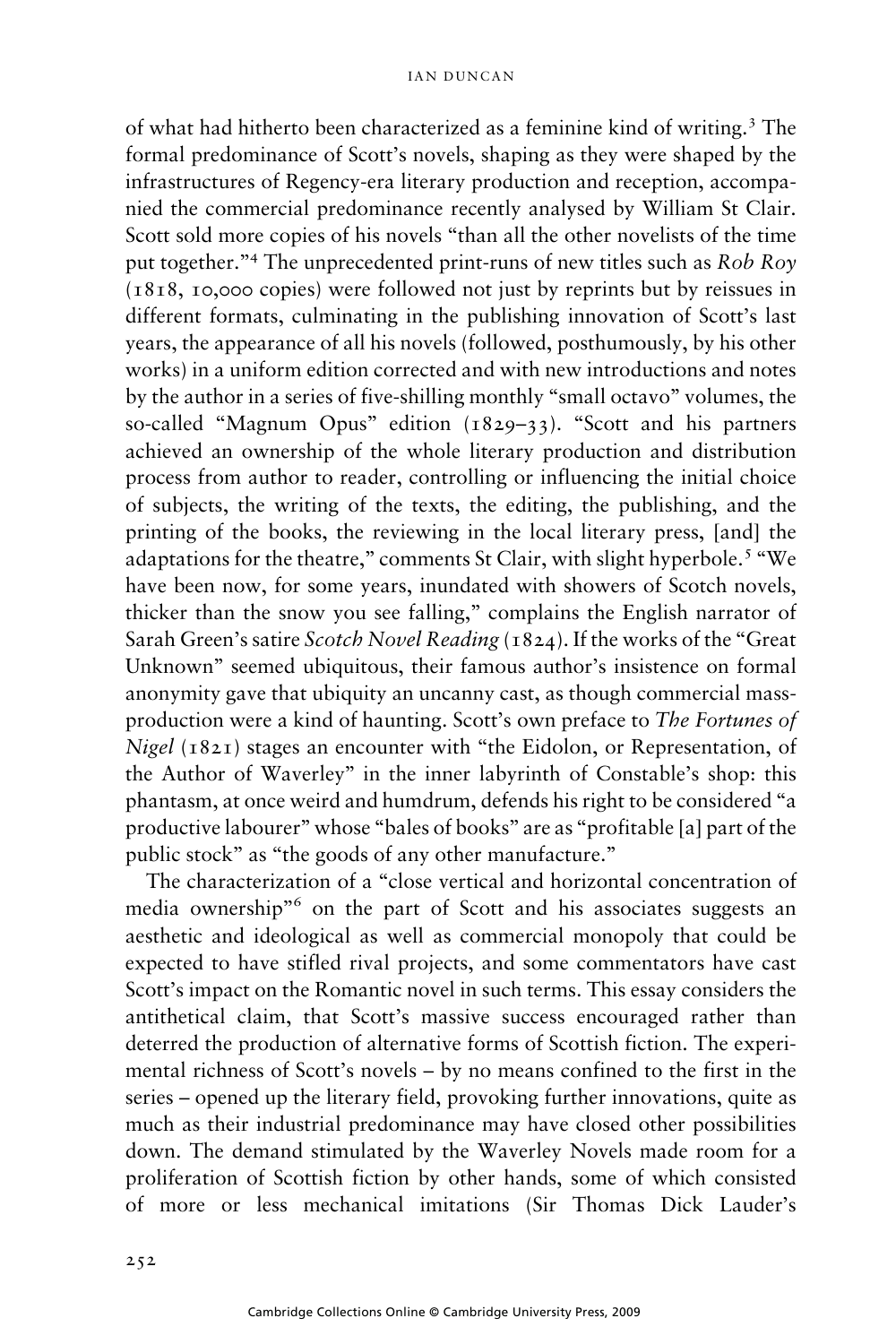## Scotland and the novel

Lochandhu: A Tale of the Eighteenth Century, 1824, and The Wolfe of Badenoch: A Historical Romance of the Fourteenth Century, 1827), and some of which made claims to a rival originality. The most notable authors of "secondary Scottish novels" (in Francis Jeffrey's slighting phrase7) were James Hogg, John Galt, Susan Edmonstone Ferrier, John Gibson Lockhart, John Wilson, and Christian Isobel Johnstone: all of whom were associated, at one time or another, with the publisher who arose to challenge Constable's ascendancy in the postwar Edinburgh book trade, William Blackwood. (Two other novelists, Elizabeth Hamilton and Mary Brunton, produced Scottish variants of the Irish "national tale" before the appearance of *Waverley*.)

Following a temporary takeover of Scott from Constable (with the first series of Tales of My Landlord, 1816), Blackwood launched Blackwood's Edinburgh Magazine in 1817 as a rival to Constable's brace of Whig periodicals, and began publishing book-length works of fiction (Ferrier's Marriage, Hogg's Brownie of Bodsbeck) the following year. Blackwood went on to become the most prolific publisher of novels and tales – some of which first appeared in his magazine – in Scotland in the 1820s. Modern critics have described a Blackwoodian school of Scottish Romantic fiction in competition with Scott's, flourishing in the years when Scott himself forsook the making of modern Scotland for more exotic matter (after *Ivanhoe*, 1820). It typically consisted of comic and sentimental depictions of traditional, rural or small-town settings and manners, or of a materialist rather than supernatural mutation of Gothic exploring states of extreme sensation.<sup>8</sup> In the early 1820s Hogg and Galt emerged as the most original authors of Scottish prose fiction next to Scott, masters of the distinctive genres developed in the Blackwood orbit, regional tale and fictional autobiography. Blackwoodian regionalism and ''tales of terror'' would shape English-language fiction of the 1830s and 40s, from Dickens and the Brontes to Poe, while the historical novel remained the prestigious form of the novel as such in Britain in the decade or so following Scott's death.

Anglo-Irish writers had developed the national tale, a fiction addressing the internal formation of modern Britain upon the political and cultural absorption of its "Celtic fringe," in the decade or so before Waverley. Nevertheless it was Scott who established the "classical form of the historical novel" (as Georg Lukács defined it in The Historical Novel) as not just a national but a planetary genre. Across continental Europe (Alexander Pushkin to Alessandro Manzoni), from North America to the Indian subcontinent, distinctively colonial and anticolonial variants of Scott's national historical novel took root through the nineteenth century. Nor was Scott alone in reconstituting Scottish literature as a worldwide medium, coterminous with the commercial and administrative networks of empire. Blackwood's capitalized on its distribution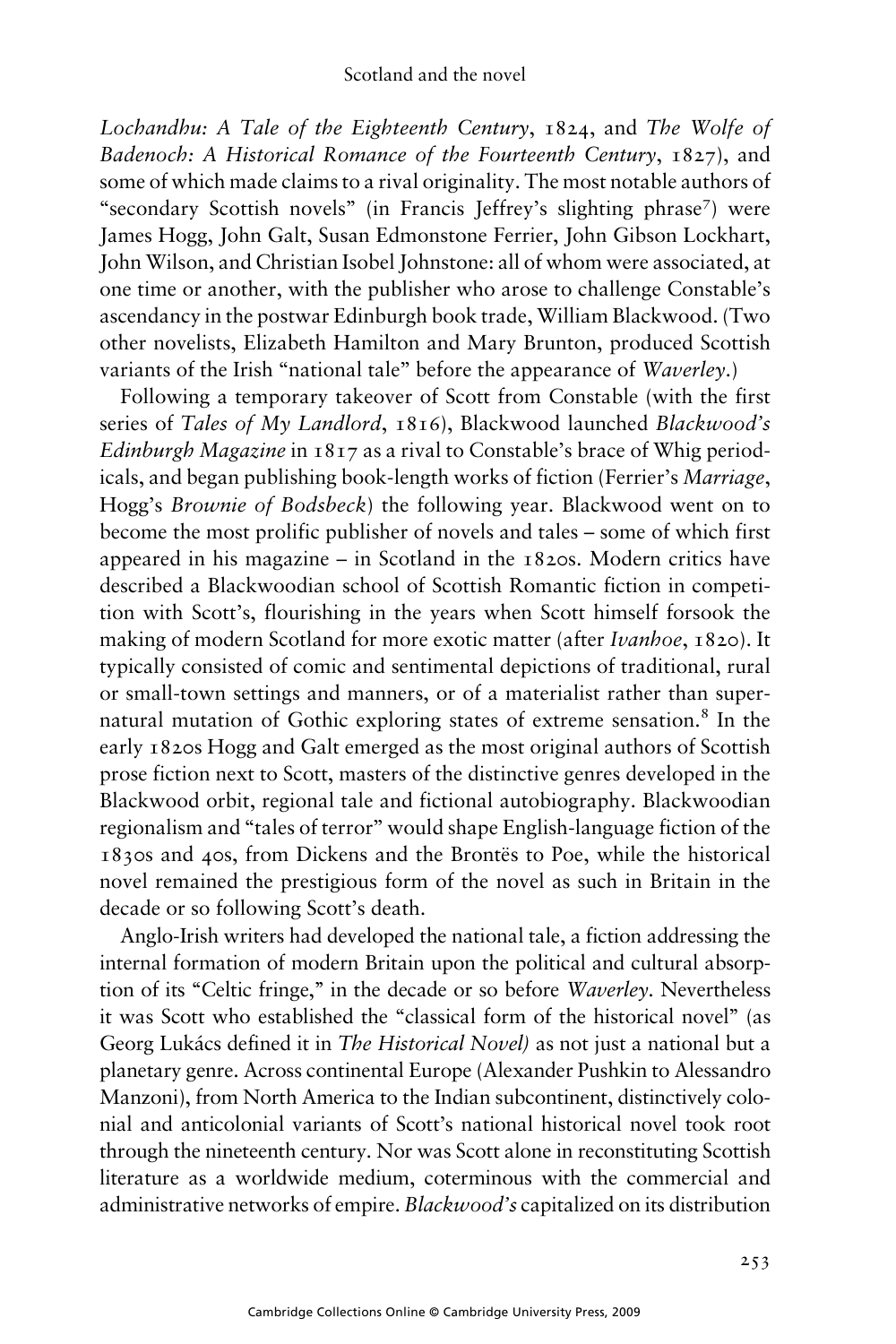throughout the settler colonies to address specifically colonial concerns and to redefine the miscellany as a quintessentially imperial genre.<sup>9</sup>

Contemporary reviewers noted this spectacular if belated rise of Scottish fiction. The novel, observed one, has assumed the role of classical epic to represent "the different modes of national existence ... in modern times."<sup>10</sup> Another, writing the same year  $(1819)$ , summed up what he understood to be the ''important change'' that had taken place ''within these few years in the general taste and literature of Scotland'': in a strange reversal of ''the usual progress of the human mind,'' the ''grave and metaphysical propensities of our countrymen" have succumbed to a "rage for works of fancy."<sup>11</sup> The reviewer characterizes a shift from the curriculum-based genres of the so-called Scottish Enlightenment – moral philosophy, the human and natural sciences – to the bookseller's genres of periodicals and fiction that flourished in Edinburgh after 1800. The shift tracks a general devolution of Scottish literary production from the academic infrastructure of the Enlightenment disciplines to the recognizably nineteenth-century conditions of an industrializing literary marketplace. Politics hastened if it did not by itself drive the change. The Anti-Jacobin reaction of the mid-1790s broke up the ''Moderate'' Whig consensus that had supplied the ideological medium of Enlightenment, as Pitt's Tory government tightened its regional monopoly over Scottish patronage and institutions. The founding of The Edinburgh Review in 1802, during the "thaw" of the Peace of Amiens, marks a watershed. Constable's pro-Reform quarterly renewed the liberal projects of Enlightenment – shut out from the universities – by relocating them in the marketplace. In turn, the *Edinburgh Review* dignified the commercial mode of periodical publication not only with the philosophical themes of Enlightenment (social history, political economy) but with its civic and professional ethos. Constable's high fees and formal anonymity guaranteed his authors' claim on professional status, underwriting the Edinburgh Review's rhetorical claim on a judicial authority over the modern commercial public sphere. Scott himself, trained in Enlightenment institutions and principles and (indeed) a schoolfellow of its editors, contributed to the early numbers of the Edinburgh Review. The transformation of the cultural status of British fiction effected by Waverley and its successors, as Ina Ferris has shown, followed Scott's dignifying investment of the novel, the commercial genre *par excellence*, with the tropes of "literary authority" established in the Edinburgh Review – the professionalized figure of an anonymous author as well as the Enlightenment discourse of philosophical history.<sup>12</sup>

Literary authority, as Ferris also argues, relied on a hierarchical association of genre and gender: history books and quarterly review essays were written and read by men, while fiction was produced and consumed by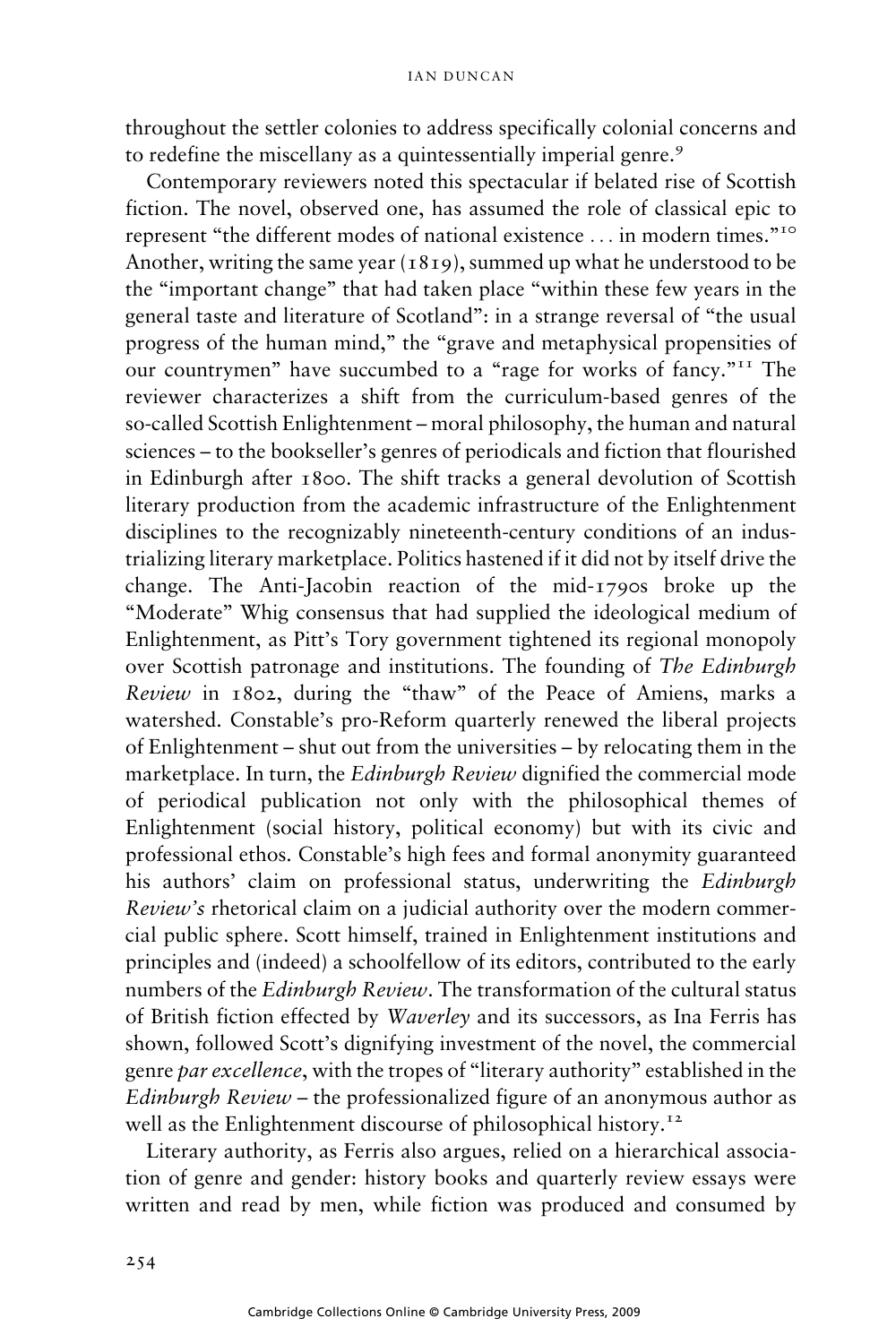women. Scott's cultural elevation of the novel claimed what had hitherto been depreciated as a feminine commodity for a masculine domain of intellectual work. The strong traditions of British fiction in the first decade of the century had been shaped by women authors, including the dozen or so novels published in Scotland before Waverley, the most notable of which were Elizabeth Hamilton's The Cottagers of Glenburnie (1808) and Mary Brunton's Self-Control (1811). (Brunton's Discipline appeared five months after Waverley, at the end of 1814). Reviewers placed these works in a line of moral-reformist domestic fiction running from Frances Burney through Maria Edgeworth, who gave the form its "national" (Irish) development, and Hannah More, who infused it with an evangelical didacticism. Hamilton and Brunton draw on Edgeworth for their moralizing depictions of Scottish "national character," ranging from its metonymic characterization as a residual dirt that must be cleaned up in order for the regional society to prosper (Cottagers of Glenburnie), to a Romantic investment in the Celtic Highlands as source of a primitive virtue aloof from metropolitan depravity (Discipline).

Scott himself recognized a feminine tradition of domestic fiction that he distinguished from his own, and hailed Susan Ferrier as the Scots counterpart of Edgeworth in Ireland and Jane Austen in England. Ferrier admired Hamilton and Brunton (as well as More, Edgeworth, and Austen), and began writing Marriage under their influence in 1810. Her novels rehearse a fruitful (Edgeworthian) ambivalence, as they counterpoise Scotch squalor and metropolitan corruption (in Marriage) and yearn for a moral authenticity that may inhere in old-fashioned national character (such as Uncle Adam, in Ferrier's The Inheritance, 1824). Ferrier remained the only notable practitioner of domestic fiction in Scotland after 1814. (Brunton died in childbed in  $1818$ , leaving the didactic fragment *Emmeline*.) The only other Scottish Romantic woman novelist to enjoy significant literary success, Christian Johnstone, kept her distance from the tradition: mocking it by literalizing it, in a quasi-fictional guide to domestic economy (The Cook and Housewife's Manual, 1826), or combining the depiction of Scottish manners with the more dissident Irish mutations of the national tale by Sydney Owenson and Charles Robert Maturin (in Johnstone's Clan-Albin, 1815, and Elizabeth de Bruce, 1827).

The 1820s Blackwood's Magazine series Noctes Ambrosianae (co-authored by Wilson, Lockhart, and others) exhibits the gendered cast of Edinburgh literary life in the guise of a private party at a tavern, a nostalgic apotheosis of the clubs and societies that incubated masculine literacy in Enlightenment Scotland. The Noctes offers the symposium of Tory good fellows as a fantastic masquerade of the commercial and patronage systems of the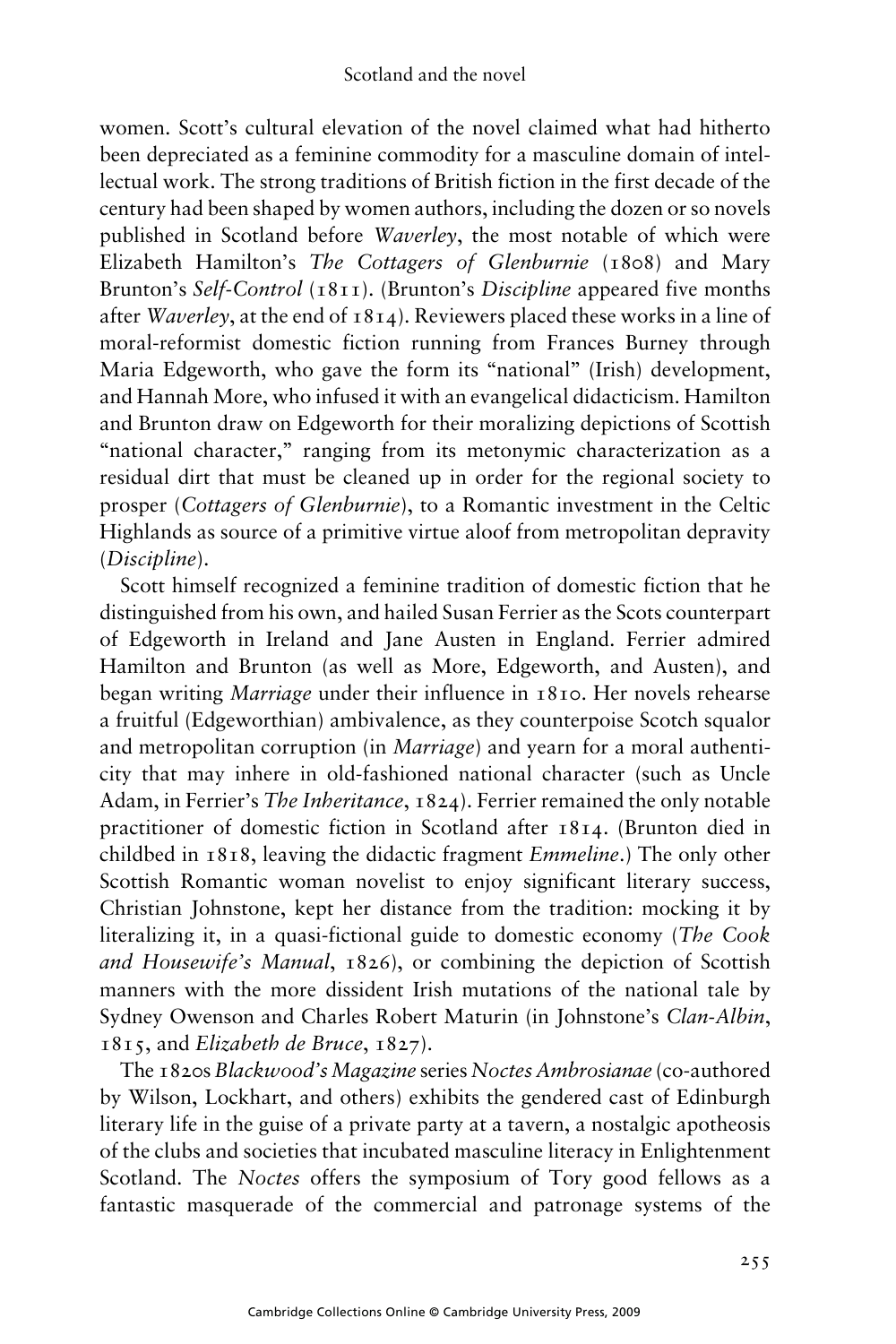Scottish culture industry. Conversation unfolds through a succession of whisky-fueled feats of boasting, brawling, singing, and tale-telling: a carnivalesque rebuke to the ''Whig junta'' of the Edinburgh Review. The rarity of female voices at the feast glosses the comparative tenuousness of the feminine tradition of domestic fiction in Scotland. Garside and Schöwerling show that the correlation between a net rise in novel production and a proportional decline in female authorship in the decade up to 1825 was even stronger in Scotland than in Great Britain at large. Their statistics confirm recent accounts of the rhetorical accession of masculine "history" over feminine "romance" in the critical reception of Scott's novels, and those novels' internal allegories of a male appropriation of archaic female powers.<sup>13</sup>

Not just Scott's example, then, but the patronizing and professionalizing ethos that framed it, the larger cultural legacy of the Scottish Enlightenment, contributed to a relative exclusion of women authors from the literary boom in postwar Edinburgh. Brunton and Ferrier, gifted as they were, followed the respectable path of female authorship mapped in the early career of Burney, eschewing public visibility and professional status. Johnstone, the most versatile of the women writers, presents the contrasting case of a successful professional career. Johnstone's forays into prose fiction were framed by her journalistic experience, first at the *Inverness Courier*  $(1812-26)$  and later (from 1832) at a succession of Edinburgh Radical magazines. Standing behind the name of her husband, master printer John Johnstone, she played an editorial role as well as that of main contributor. When Elizabeth de Bruce did not meet with the anticipated success, Johnstone turned from writing novels to the magazine genres of tale, essay, and review, and achieved her most influential literary work (after 1834) at Tait's Edinburgh Magazine. Nor, however, were male authors more successful when it came to sustaining a professional literary career: Scott's ruin, hastened by reckless expenditure on his country estate at Abbotsford, is shadowed by his protégé Hogg's perpetual struggle with insolvency, while Galt's adventures included colony-building in Upper Canada and a spell in debtors' prison. Wilson and Lockhart settled into literary careers as the editors of Blackwood's and the *Quarterly Review*, but both gave up writing fiction.

The "Moderate" consensus restored with the Edinburgh Review did not survive the resumption of war against France. The end of the war in 1815 unleashed a political and ideological polarization across the periodical press, hardened by economic recession, worsening social tensions, and the intensifying national debate over electoral reform. The epoch of the full-scale commercialization of Edinburgh literary culture, in short, was also that of its virulent politicization. Both tendencies find superlative expression in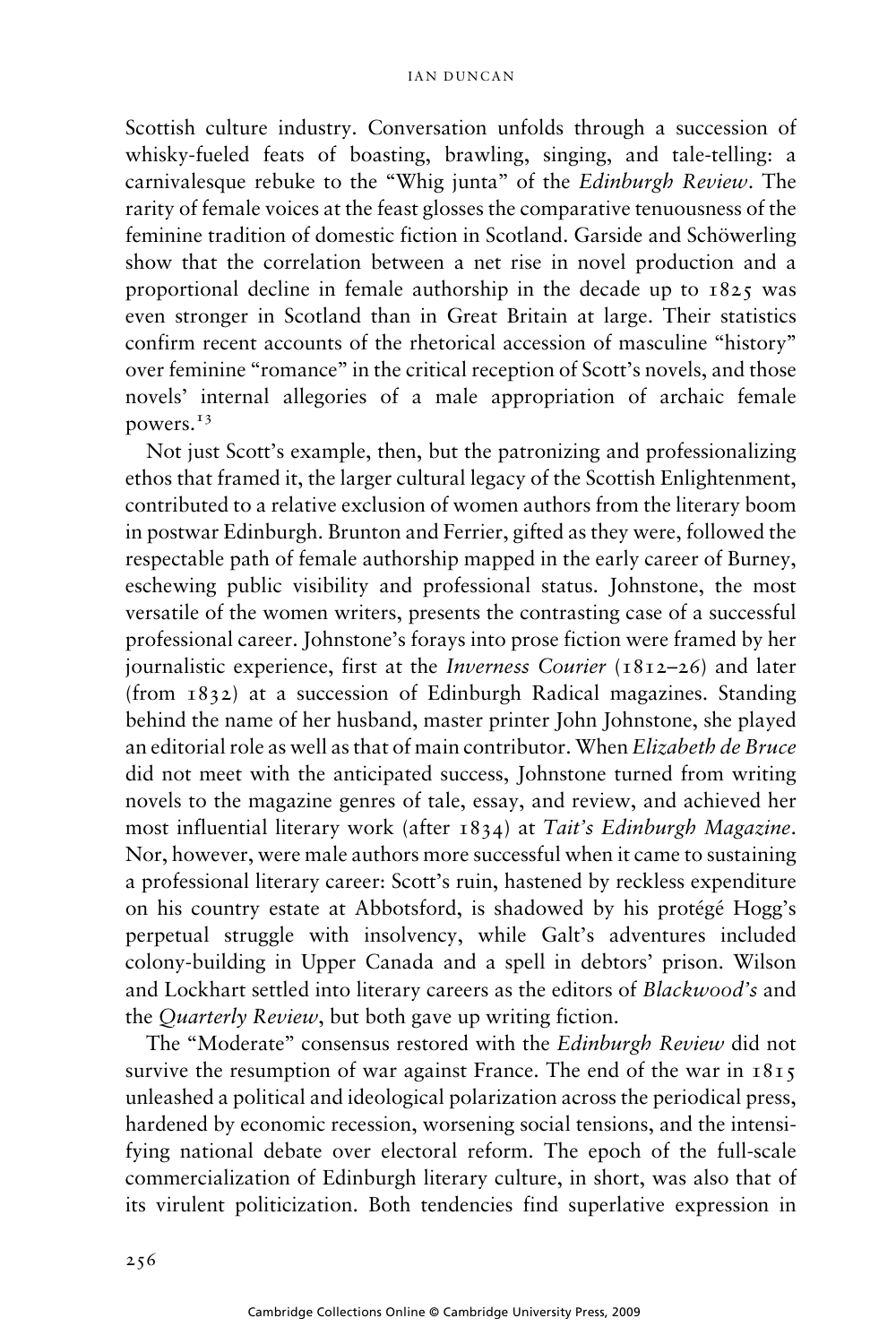Blackwood's Magazine, the most influential work of the postwar decade besides the Waverley novels, and the principal matrix for alternative forms of Scottish fiction. Founded as a Tory counter-blast to the pro-Reform press, Blackwood's momentous achievement was the construction of a ''Romantic ideology'' to oppose the Neo-Enlightenment liberalism (tied to the emergent science of political economy) of The Edinburgh Review. The magazine equipped Tory politics with an aesthetic ideology of cultural nationalism shaped by its avant-garde mixture of literary forms and discourses, key among which was fiction.

Although the quarterlies had condescended to notice novels, beginning with Edgeworth (who pioneered the novelization of Enlightenment philosophical history) and then Scott, they tended to cultivate a neoclassical suspicion of fiction as such. Blackwood's, in contrast, became the leading, experimental forum for publishing non-novelistic kinds of prose fiction in the early 1820s, establishing the modern short story as a genre and developing a variety of styles and formats, including serialization (Galt's The Ayrshire Legatees and The Steam-Boat, 1820–1; Hogg's The Shepherd's Calendar, 1823; David Macbeth Moir's Mansie Wauch, 1824). Blackwood's juxtaposed fictional with non-fictional articles (whereas earlier magazines had segregated them), and corrupted the latter with fictional devices such as disguised or fictitious contributors and narrative and dramatic frames. Ethnographic sketch and satirical mock-autobiography mutate into works of sheer invention, with historical and imaginary characters sharing the same page. The most elaborate of these satirical para- or pseudo-fictions included Lockhart's novelized anatomy of the Scottish cultural scene, Peter's Letters to his Kinsfolk, much of which appeared in Blackwood's before coming out in book form in 1819, and the serial symposium Noctes Ambrosianae, which took off (after several try-outs) in 1822.

Both these works promote the Blackwoodian cultural politics of an "organic" sentimental nationalism, by turns rowdy and nostalgic, through fictional techniques: in the Noctes, a series of festive dialogues among editorial personae (''Christopher North''), fictionalized versions of real people (Lord Byron, "the English Opium-Eater," "the Ettrick Shepherd," i.e. Hogg) and invented characters, some of whom have strayed from the pages of Scottish fiction. Peter's Letters to his Kinsfolk crowns Scott with the laurels of a Tory Romantic vision of national culture in the course of Lockhart's general critique of a cosmopolitan, proto-Jacobin Scottish Enlightenment and its present-day heirs, the Edinburgh reviewers. Lockhart attacks the liberal professionalism of the Edinburgh Review, arguing that its commercial base drives a fatal wedge between the reviewers' claims to judicial disinterest and their Whig parti pris. Scott's fiction, in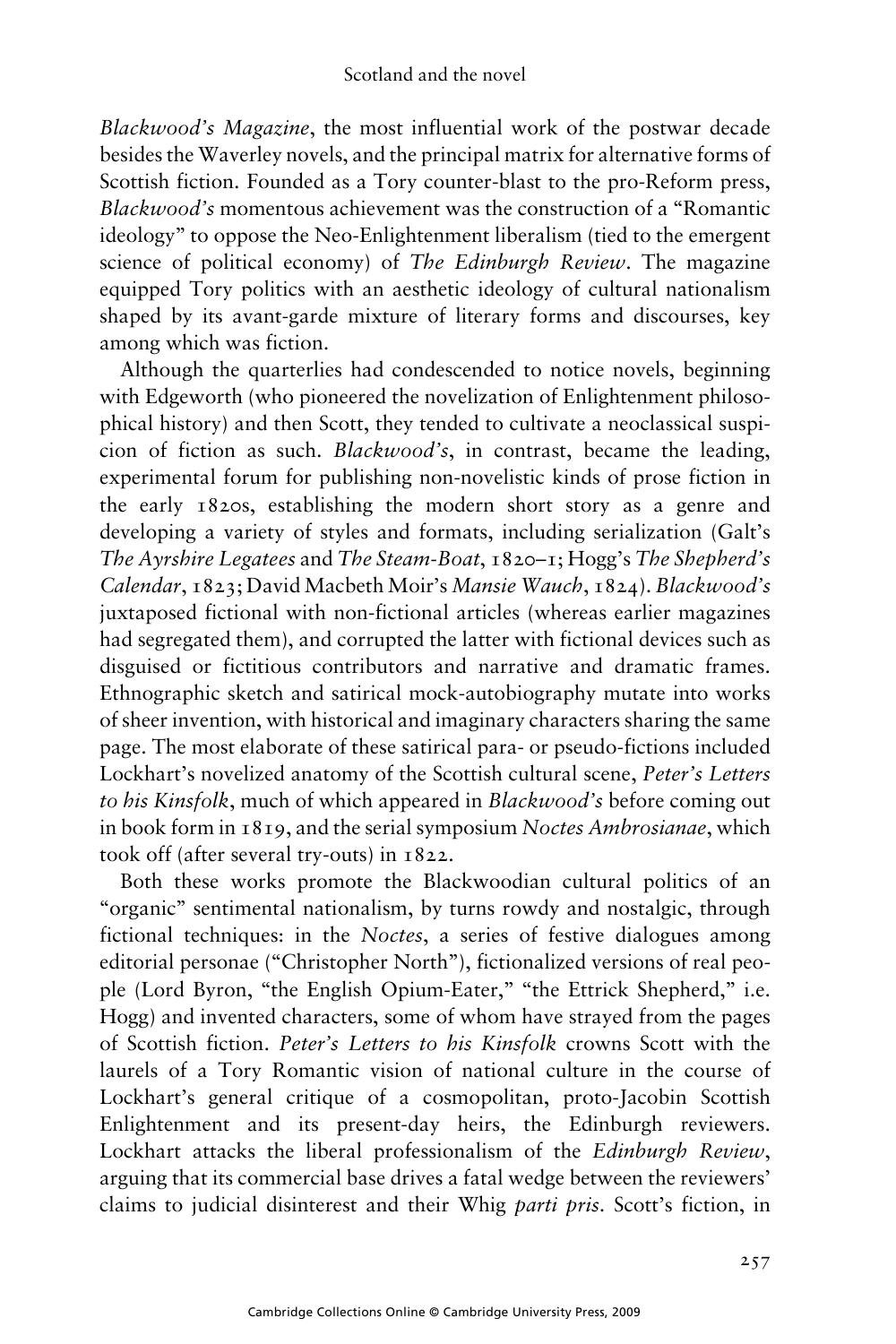contrast, occupies an aesthetic high ground of national representation, rising above mere politics. The symbolic appropriation of Scott stands on a larger platform than his role as literary viceroy of the ''Dundas despotism'' in Edinburgh, backer of Tory periodicals and patron of Blackwood's authors (including his future son-in-law). More plausibly than Sir Walter Scott, Laird of Abbotsford, the Author of Waverley could represent (although by no means uncontroversially) a Scottish culture in all its historical variety and complexity, thanks to the novel's newly won status as the literary form of national life. In the early nineteenth century the novel's rhetorical unification of a modern reading public, through the performative invocation of national life, made it the normative genre of an ascendant middle-class culture – in contrast to the reviews and magazines, the proliferation of which expressed the politicization of modern social divisions.<sup>14</sup> Edinburgh, arguably, was the decisive site for this development, and the Waverley novels its decisive agent. They themselves tell a version of this story: the history of a modernizing nation-formation out of the savage clash of factions, out of ''politics'' and "ideology" as such.

No less crucial than the topical assumption of Enlightenment historicism in Scott's novels, in this light, was their categorical reinvestment in a rhetoric of fiction, abstracted and historicized under the pre-modern title of "romance." David Hume's History of England provided the model of a Moderate historiography with its national narrative of Whig progress tempered by Tory sentiment and its apertures of sympathetic identification with ''wavering heroes'' such as Falkland and Clarendon. Hume also provided the philosophical justification for Scott's combination of history with romance. The intellectual plot of Enlightenment, in Hume's Treatise of Human Nature, dissolves the metaphysical foundations of reality and covers the resulting void with a sentimental commitment to "common life," everyday social intercourse, intermittently recognized as an imaginary construction of reality ratified by custom. Thus *Waverley* narrates not only the emergence of modern civil society through the final conquest of an ancient regime (Catholic, Jacobite, feudal, tribal), but a Humean dialectical progression from "metaphysical" illusion through melancholy disenchantment to a sentimental and ironic reattachment to common life. Scott works out this scheme in an internal allegory of the rise of the novel as modern national form, in which the movement from primitive imaginary modes of "romance" through an empirically exigent "history" yields a third, synthetic term, the combination of romance and history that is realized in *Waverley* itself. Scott's historical novel, the material medium of our work of reading, constitutes the vantage point of modernity as it produces the plot of its own production. Reflexively insistent on their fictional status, Scott's novels activate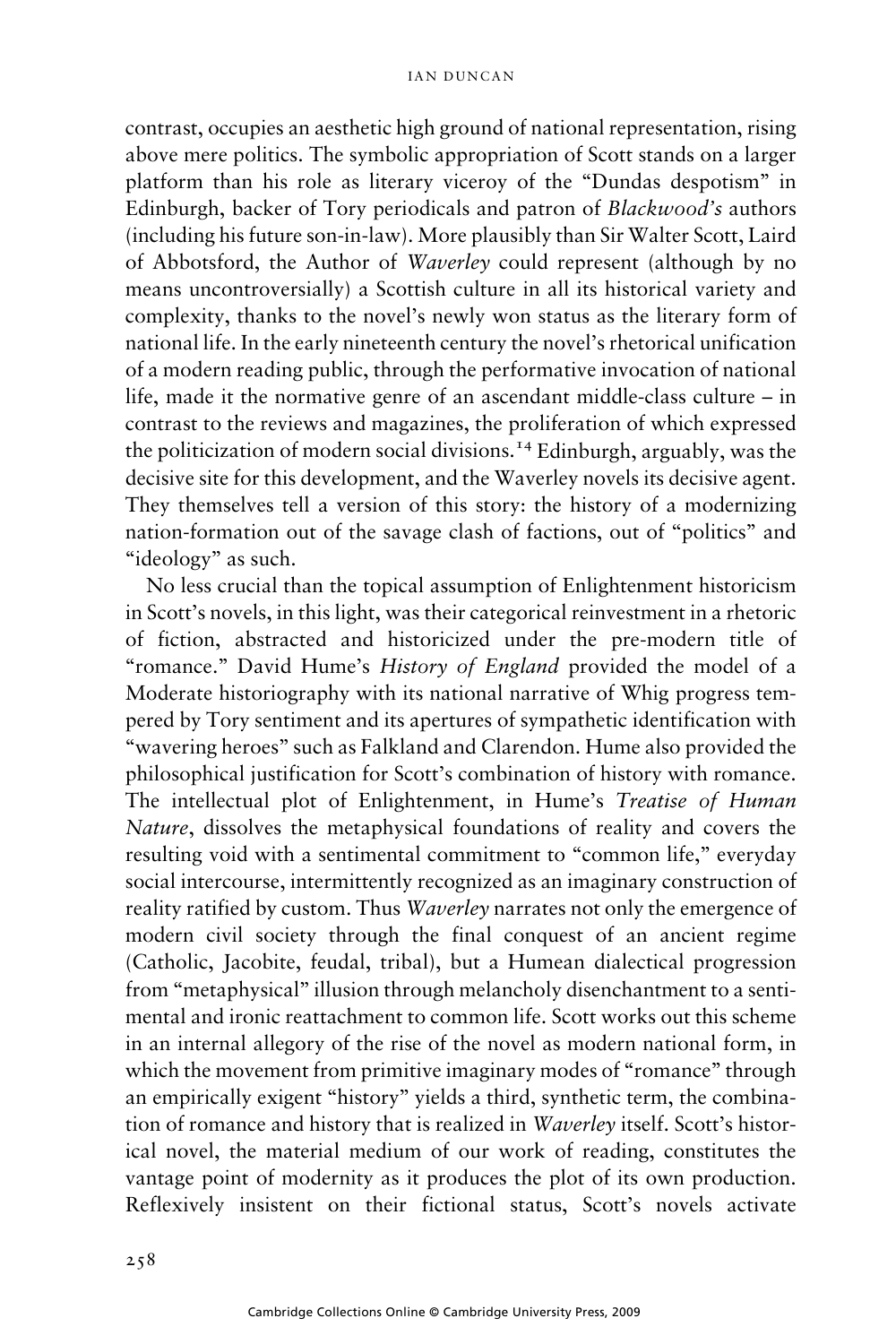scepticism rather than belief as the subjective cast of their reader's (rather than their protagonist's) relation to history, which includes, in the logic of metafictional reflection, the reader's own historical situation.

Following Hume, then, Scott made fiction the performative technique of a liberal ideology, one that stakes its modernity upon the claim of having superseded primitive modes of belief or ideological identification – superstition, fanaticism – through a capacity to stand apart from and reflect on the submerged life of history, the blind rage of politics. The Romantic Tory apotheosis of Scott would require (however) the excision of these roots in an Enlightenment culture compromised by Humean skepticism. Lockhart's account of Scott in Peter's Letters to his Kinsfolk accordingly shifts from a critical appreciation of the work of fiction to a cult of the author, around whom the category of "literary authority" can be more confidently reassembled. "Peter's" report of his pilgrimage to Abbotsford, to bask in its landlord's charisma, establishes the thoroughly counter-Enlightenment formation that Thomas Carlyle will later call ''hero-worship.'' Scott's authority is of a kind that compels his readers' belief, according to Lockhart, just as his writing provides a necromantic medium for historical truth and national spirit. The identification of Scott's works with Tory Romanticism thus required a measure of symbolic violence, which did not go uncontested. William Hazlitt, a frequent target of Blackwood's contumely, proclaimed the universal merit of Scott's novels (''His works (taken together) are almost like a new edition of human nature'') by cutting them off (in a reciprocal symbolic violence) from the deplorable political views of their author, exploiting the division of labor implicit in his anonymity. Scott's death in the year of the Reform Bill prompted Radical reviewers Christian Johnstone and Harriet Martineau to take up Hazlitt's reclamation of his achievement for a new, liberal and progressive "spirit of the age." The property not of a party interest but of all mankind, the Waverley novels belonged to the nation's future rather than its past.

The insistence on conventions of fictionality, framing a Humean closure on the theatre of common life, characterizes the aesthetic that Jerome McGann has called Scott's "Romantic postmodernity."<sup>15</sup> "Here ends the Astrologer'': with these words Captain Mannering, renouncing an equivocal art, terminates the chain of romance devices that makes up Scott's second novel Guy Mannering, or the Astrologer (1815). The last chapter of Old Mortality  $(1816)$  zooms forward from the abyss of civil war to the ordinary present, where dressmaker Miss Martha Buskbody, connoisseur of ''the whole stock of three circulating libraries in Gandercleuch and the next two market towns,'' bullies the work's putative editor into wrapping up his story according to the proper conventions. Conservative skepticism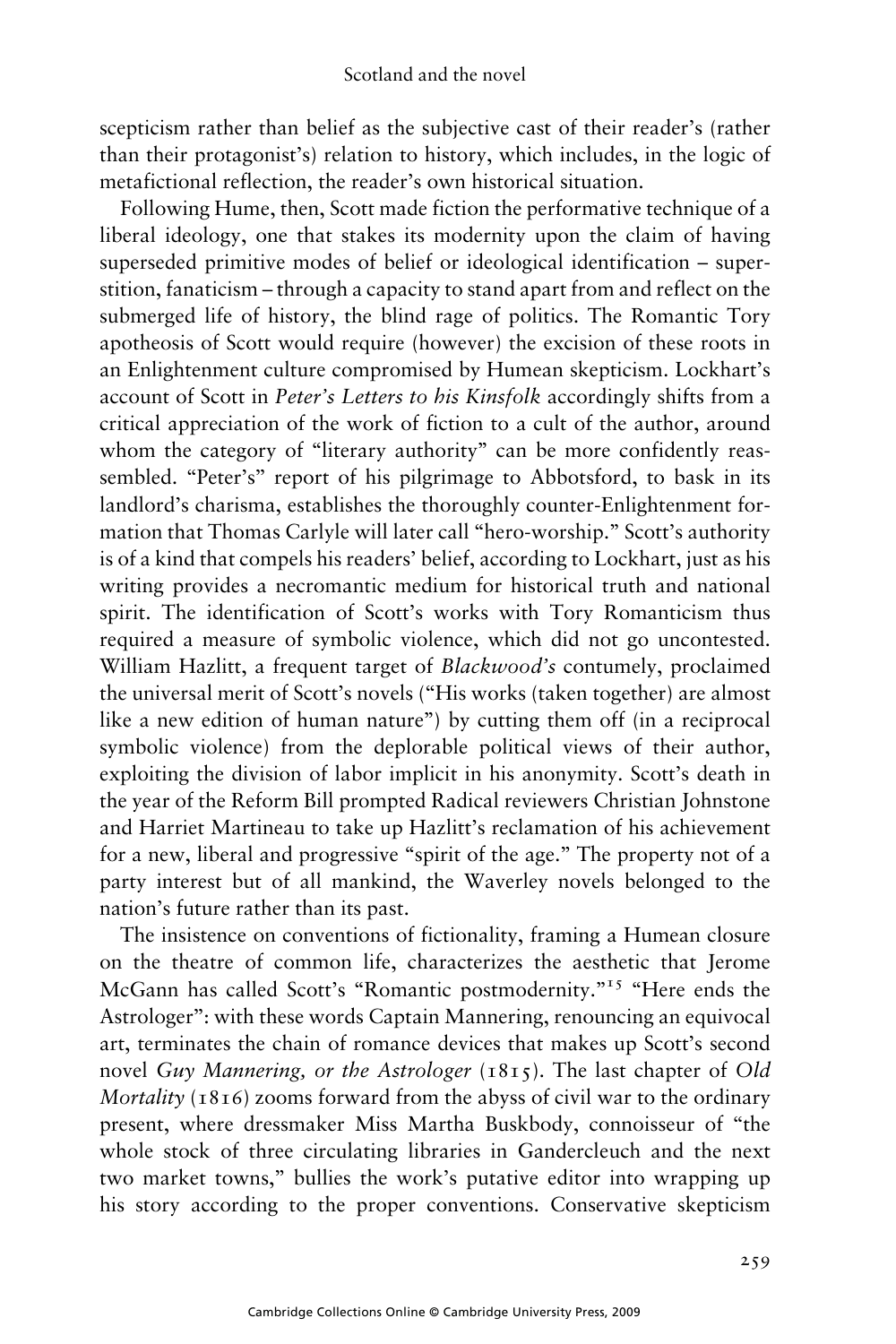receives Scott's most exuberant treatment in The Antiquary (1816), a meta-Waverley Novel or Shandification of historical romance in which, despite the invocation of an unusually intricate plot, nothing happens: or rather, sensational events – manslaughter, infanticide, incest, a discovery of buried treasure, a French invasion, the repulse of a Roman invasion, the writing of an epic poem – turn out not to have happened, covering the one big event that must on no account be admitted to constitute the plot of the present: revolution.

It was with Old Mortality, the main work in the first set of Tales of My Landlord, that Scott's Humean rendition of national historical fiction became controversial. Scott applies the basic plot of Waverley, in which a ''moderate'' hero finds himself involved in a rebellion, to the religious civil wars of the late seventeenth century. His treatment of radical Presbyterianism, source of a Scottish tradition of popular democratic politics, proved far more divisive than his treatment of counter-revolutionary Jacobitism. Dissenting reviewers repudiated the novel's claim on a principled Whig Moderatism, struggling between revolutionary and absolutist extremes to be born as the dominant ideology of the modern age; they objected, in particular, to the depiction of the Covenanters, champions of Scotland's civil and religious liberties, as wild fanatics. Rival Covenanter historical fictions were published challenging Scott's: Hogg's The Brownie of Bodsbeck (1818), Galt's Ringan Gilhaize (1823). Both undo Scott's equation of the Covenanters with an archetypal revolutionary fanaticism, Hogg by stressing the natural piety of rural communities, Galt by distinguishing between the heroic epoch of the Scottish Reformation and its terrorist remnant, warped by government persecution. More striking is the articulation of their challenge in the deployment of literary form.<sup>16</sup> The Brownie of Bodsbeck defies the retrospective, rationalizing order of Enlightenment, realized in a unified complex plot and an abstract English narration, for an intermittent recital in which local actors tell their stories in what are represented to be their own voices. Ringan Gilhaize fuses memory and history into Ringan's single narration, transmitting the life-stories of his grandfather, father and himself, to curate the ideological legacy of the Reformation in early modern Scottish history. Ringan's narration renounces fictionality for a story that rests on the strong term of belief, faith: keystone of an agency that undergoes a tragic declension from revolutionary collectivism to solitary pathological obsession.

Hogg's and Galt's formal alternatives emerge through the opening made by Scott's fiction for the characteristically ''Blackwoodian'' fiction that followed. The Tales of My Landlord announce a distinctively regionalist representation of national life in the medium of a set of tales: ''To his loving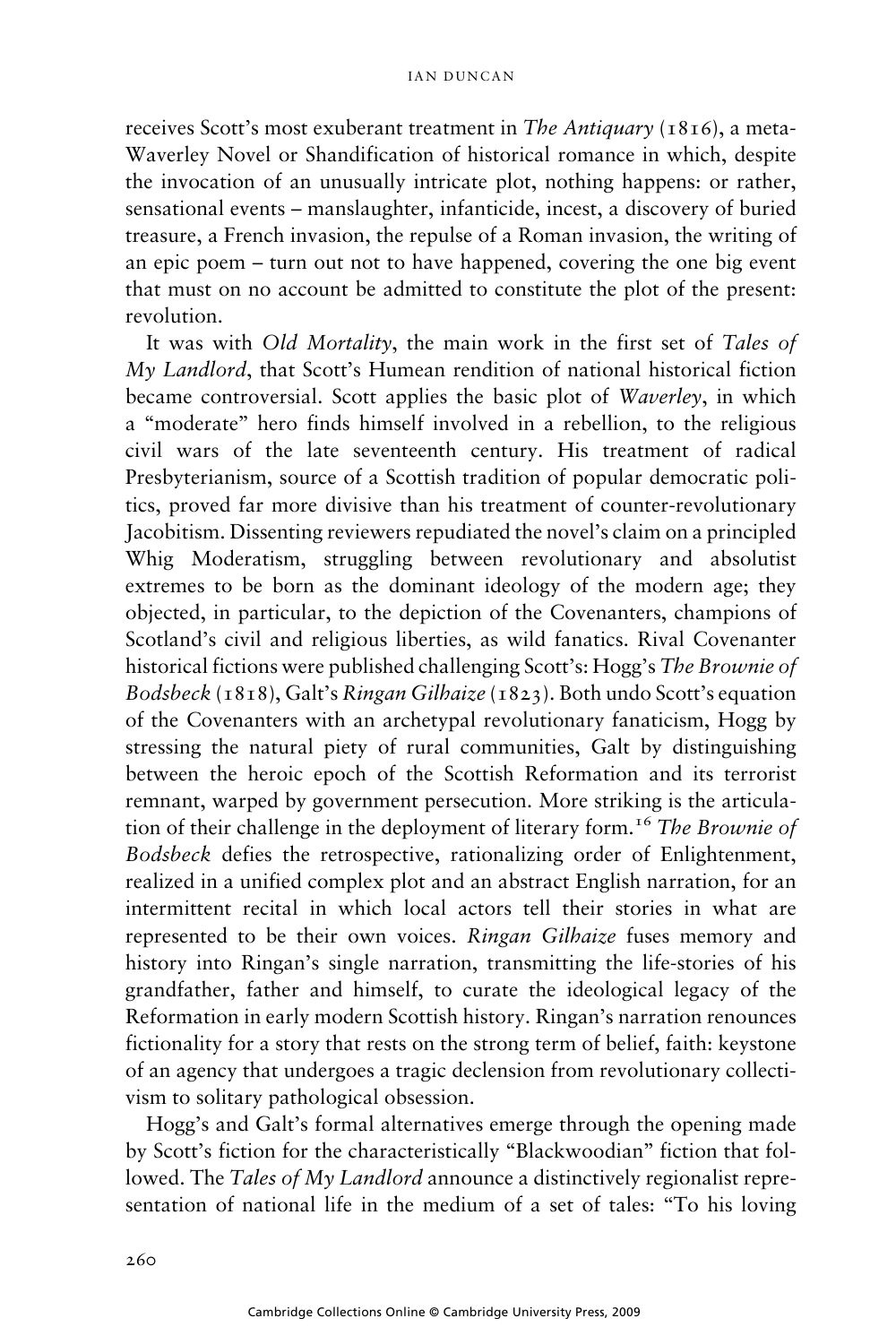countrymen,'' goes the dedication, ''whether they are denominated Men of the South, Gentlemen of the North, People of the West, or Folk of Fife, these Tales, illustrative of ancient Scottish manners, and of the Traditions of their Respective Districts, are respectfully inscribed.'' The most gifted of the Blackwood authors would develop this emphasis, making regional identity (the traditions of their respective districts) the foundation for their own claims on originality. Hogg's tales – The Brownie of Bodsbeck and its successors, Winter Evening Tales (1820) and The Shepherd's Calendar ground their narrative matter and manner on the popular traditions of the Scottish Borders, centering on Ettrick, ranging to Liddesdale and Dumfries. Galt conceived of a series of "Tales of the West," emanating from and representing Glasgow and Ayrshire as a world socially and culturally distinct from polite Edinburgh. Hogg and Galt gave the tale its richest formal development, the first-person fictional memoir grounded in local patterns of experience and discourse. Their characteristic work – radically divergent in other respects – promoted vernacular Scots to the main narrative language, in contrast to Scott's framing of varieties of Scots speech within a general, obtrusively literary, imperial English. Galt had his own imitators, such as Moir (Mansie Wauch), Andrew Picken (Tales and Sketches of the West of Scotland, 1824) and Thomas Hamilton (The Youth and Manhood of Cyril Thornton,  $1827$ ). The novels and tales of Lockhart and Wilson – who also emerged, like Galt, from "the West" (but via Oxford) – forgo regional specificity for typical rather than particularized rural settings, drawing upon the moral–evangelical ''feminine'' tradition for a more sentimentally or sensationally intensive as well as didactic treatment (Lockhart's Adam Blair, 1822; Wilson's Trials of Margaret Lyndsay, 1823).

Galt distinguished his original achievement from Scott's: Annals of the *Parish* (1821) and *The Provost* (1822) are not "novels or romances" but "theoretical histories of society."<sup>17</sup> Drawing on the satirical form Edgeworth had pioneered in Castle Rackrent, Galt's imaginary autobiographies of a country minister and a small-town politician eschew the Scott model of plotintensive romance for an alternative fictional development of conjectural history, a trompe-l'oeil representation of historical change in the micropolitics of provincial society. Galt clarifies the anecdotal, annalistic form of local memoir into a medium that registers the vibrations between local everyday life and an emergent global political economy, between objective processes of social change and the subjective horizons of experience, with unprecedented sensitivity.<sup>18</sup> Yet if these works exhibit the virtue Galt claimed as his "originality," his most ambitious works engage the commodified form of Scott's success, the three-volume national historical novel. Galt's finest novels, The Entail  $(1823)$  and Ringan Gilhaize, work out a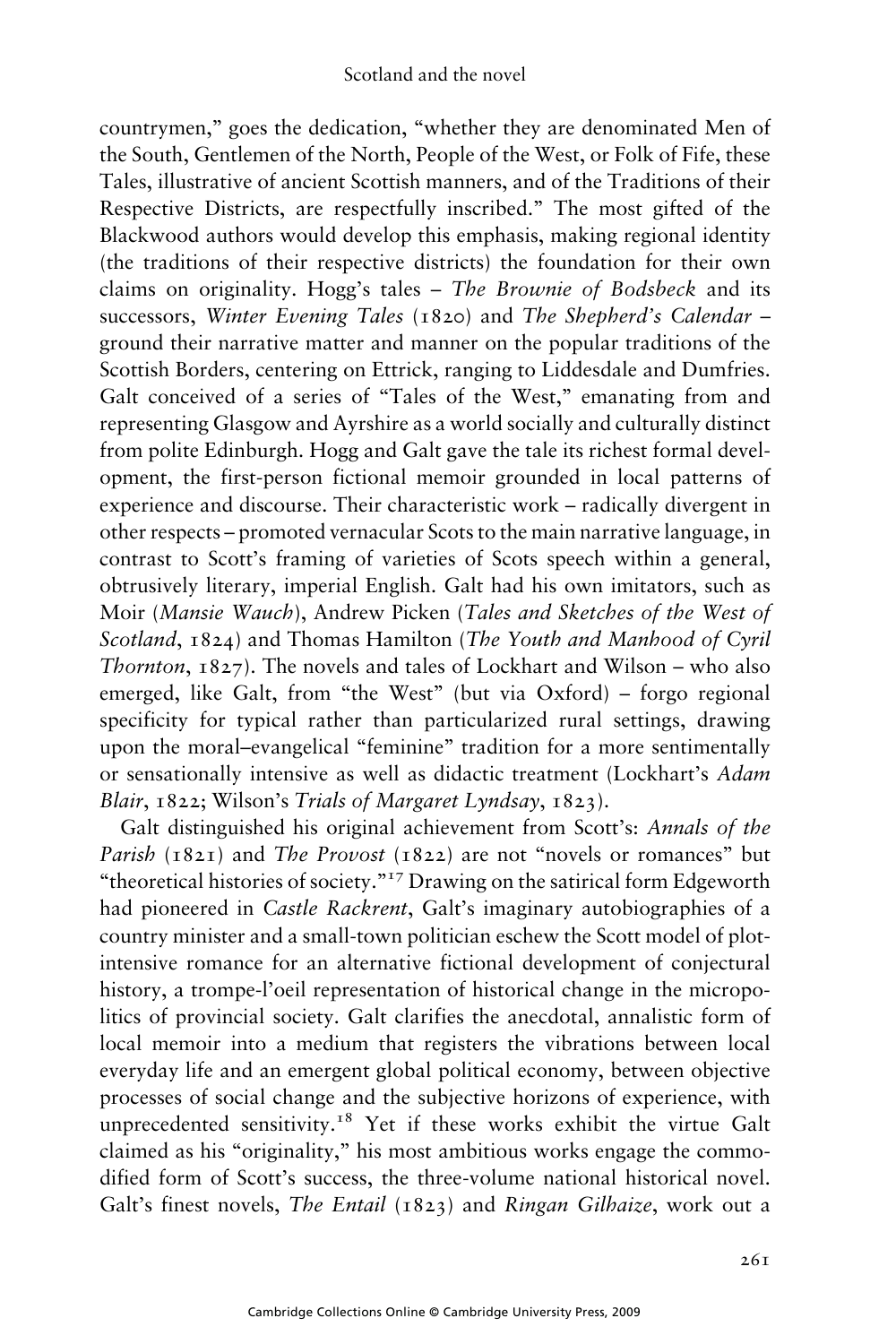strenuous and subtle debate with Scott's historical fiction in the early series of Tales of My Landlord. In The Entail, his masterpiece, Galt schematically recasts his rival's most formidable work, The Heart of Mid-Lothian (1818). Galt's novel, like Scott's, brings a family chronicle to bear on a legal crux that encodes a national-scale social and moral crisis, with Galt's indomitable anti-heroine, the Leddy Grippy, an exuberant parody of Scott's Jeanie Deans.

The comparison between Galt and Hogg charts a striking triangulation in the political economy of fiction in early 1820s Edinburgh. Galt challenges the Humean dialectic at work in the Waverley novels with a strong development of one of its terms, materialist social history, and a refusal of the other, antiquarian romance. Hogg, in contrast, asserts vernacular principles of storytelling in defiance of an Enlightenment cultural teleology. Hogg's tales, pioneered in his weekly miscellany *The Spy* in  $1810 - 11$  before their bravura development the following decade, experiment with a range of forms and styles (exemplified in Winter Evening Tales): novella-length satirical autobiography (''Renowned Adventures of Basil Lee,'' ''Love Adventures of Mr George Cochrane''), autoethnographic sketch or anecdote (''The Shepherd's Calendar''), ghost story (''Country Dreams and Apparitions''). Hogg's more ambitious narratives offended polite taste by disrupting the conventions within which "folk" material was expected to be packaged, and by laying presumptuous claim to metropolitan styles and genres. In the 1820s Hogg too moved from the shorter forms of the tale to take on the prestigious, and profitable, form of multi-volume historical novel defined by Scott. The Three Perils of Man: War, Women and Witchcraft (1821), a medieval ''Border Romance,'' rebuts Scott's brilliant antiquarian fictions (Ivanhoe, The Monastery) with a ferociously comic performance of what can only be called a proto-postmodern magic realism. Sorcerers and demons share narrative space with historical barons and peasants amid outbursts of slapstick cruelty. The Three Perils of Woman: Love, Leasing and Jealousy (1823) tracks the dissolution, rather than development, of the domestic national tale into historical romance  $\dot{a}$  la Waverley. The final scenes of The Three Perils of Woman, set in the desolated Highlands after Culloden, enact a traumatic meltdown of cultural meaning, by turns farcical and harrowing.

Scott himself strove in the field of formal and political contestation that made up Scottish fiction in the 1820s. In 1823 the Author of Waverley returned to modern Scotland, after a series of romances with medieval and Renaissance settings, for an experiment in the self-avowedly alien genre of female-authored novel (according to Scott) of contemporary domestic manners: Saint Ronan's Well veers queasily between satire and melodrama.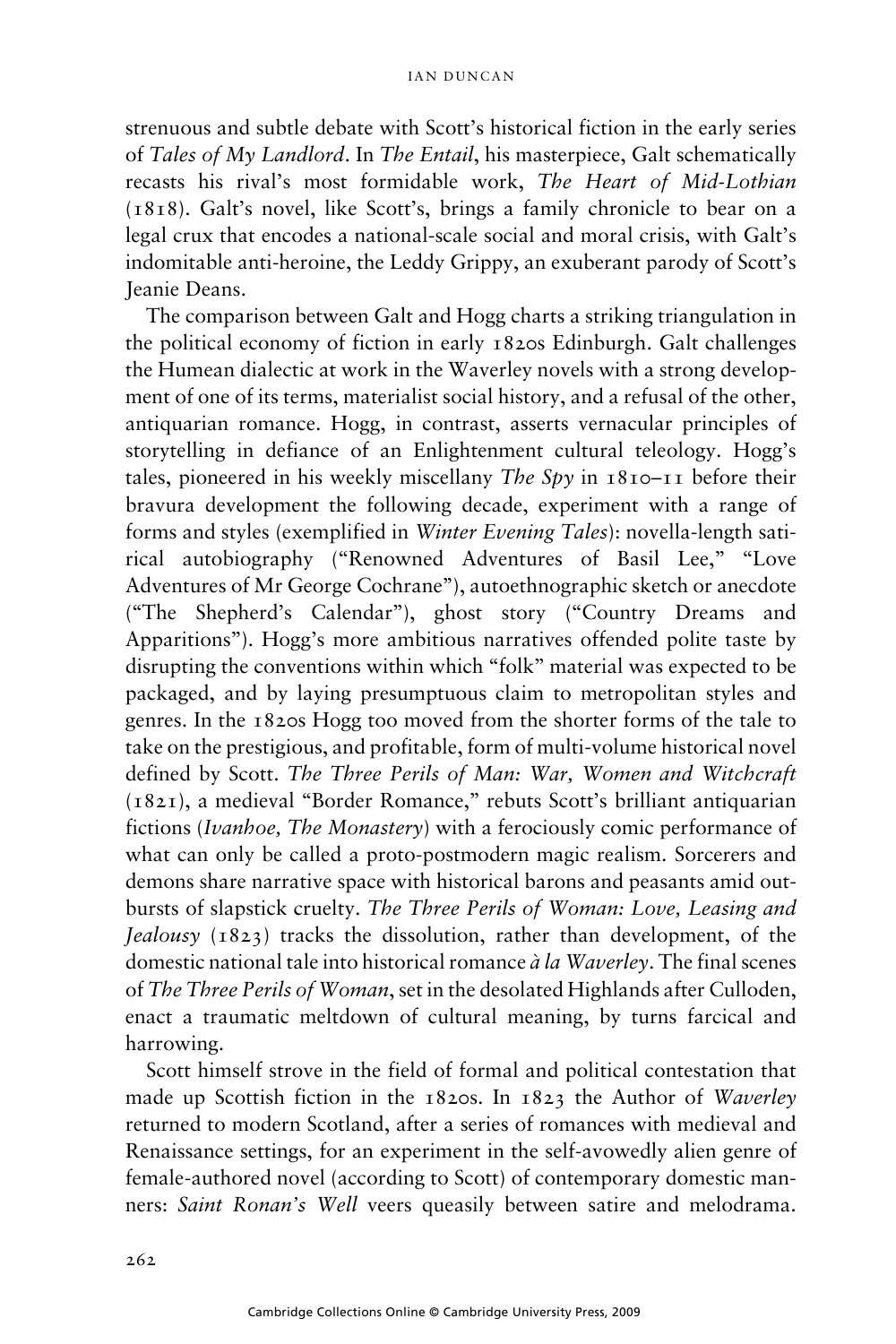# Scotland and the novel

Redgauntlet: A Tale of the Eighteenth Century  $(1824)$  undertakes a full-dress reclamation of Scott's signature form of Scottish historical romance. Redgauntlet's historical retrospect includes an anthology of eighteenthcentury genres – letters, journal, popular lyric, folk tale, Gothic novel, family history, law case, rogue's memoir, stage comedy – as well as of the Scottish Waverley novels themselves, as Scott rewrites the plot of Jacobite rebellion enmeshed with family romance related in Waverley and Rob Roy.<sup>19</sup> In the summer of 1765 a last attempt at Jacobite insurrection dissolves into anticlimax and non-event: a failure to reenter history confirmed in the historiographical status of the plot as Scott's own fictional invention. (No such return of Prince Charlie took place *vingt ans après*.) Scott's resort to comedy for the elegiac key of failure decisively empties history of its metaphysical charge. Perhaps his finest work, Redgauntlet reaffirms – with dazzling virtuosity – the aesthetic of Romantic skepticism inaugurated ten years earlier in Waverley.

This reaffirmation, mediated through the novel's insistence on formal miscellany, rebuts the aesthetic and ideological challenge posed by Galt in Ringan Gilhaize, which Scott burlesques in the inset story of the Redgauntlet family curse. (Galt returned the compliment by inserting a burlesque of this episode, in a chapter called "Redgauntlet," in his next novel Rothelan, 1824.) Hogg's masterpiece The Private Memoirs and Confessions of a Justified Sinner, published in the same month as *Redgauntlet* (June, 1824), has also been read as a reply to Galt's narrative of terrorist declension of the Covenant in Ringan Gilhaize, as well as a critical deconstruction of Scott's historical fiction.<sup>20</sup> Hogg splits his novel between the competing forms of imaginary memoir, its subjective horizon intensified into psychopathic delirium, and fictitious history, curated by an enlightened editor: far from resolving into a ''moderate'' synthesis, antinomies and antagonisms proliferate disastrously across the text. Both Redgauntlet and Confessions of a Justified Sinner share conspicuous formal and thematic features, including an elaborate self-reflexiveness about their material and cultural status as ''tales of the eighteenth century,'' fictions of Scottish modernization, and as printed books, published at the end of the decade of national historical fiction inaugurated with Waverley. While Redgauntlet reaffirms the Humean paradigm of historical romance, Confessions of a Justified Sinner decomposes the ingredients of Scottish cultural modernity into a waste material residue, represented through the metonymic identification, in the final pages, of the sinner's unhallowed corpse with the text we are reading. A nauseating disintegration taints the author, his work, and the reader; and indeed, Hogg's masterpiece would remain all but unreadable until the twentieth century.